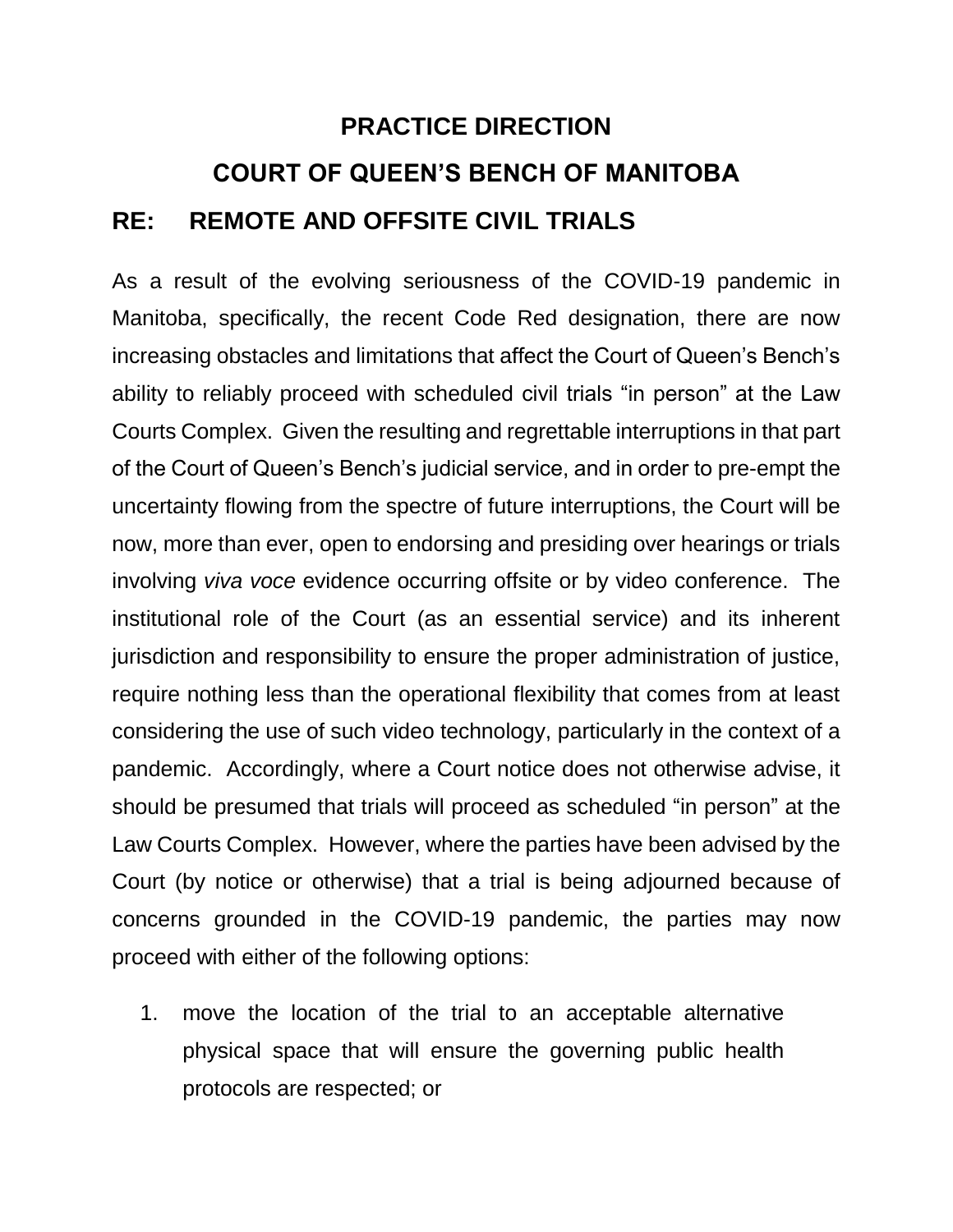2. a virtual hearing that allows the judge, counsel, the parties and the witnesses to participate by video conference.

In either of scenarios (1) or (2), the trial will proceed on the already scheduled dates and it is the parties' responsibility to make the necessary arrangements. These arrangements must be approved by the Chief Justice or his designate. Where all parties are in agreement to pursue either scenario (1) or (2), the request for approval must be made jointly by the parties to the Chief Justice in writing no later than the Wednesday preceding the week of the hearing and ideally several weeks before the hearing. These arrangements must at a minimum include:

- **the ability for all participants to see and hear each other and the** evidence;
- the ability for the parties to privately communicate with their counsel as needed throughout the proceeding;
- **Farth** reliable technology, including with respect to Wi-Fi and any remote video conference platform. It is expected that whatever remote video conference platform is to be used, it will be in place and tested for reliability well in advance of the trial commencement. This may include engaging the presiding trial judge. The technology must permit recording and playback by the judge as he or she chooses;
- a qualified court reporter to transcribe the proceeding and, if requested, provide a timely transcript of some or all of the proceeding;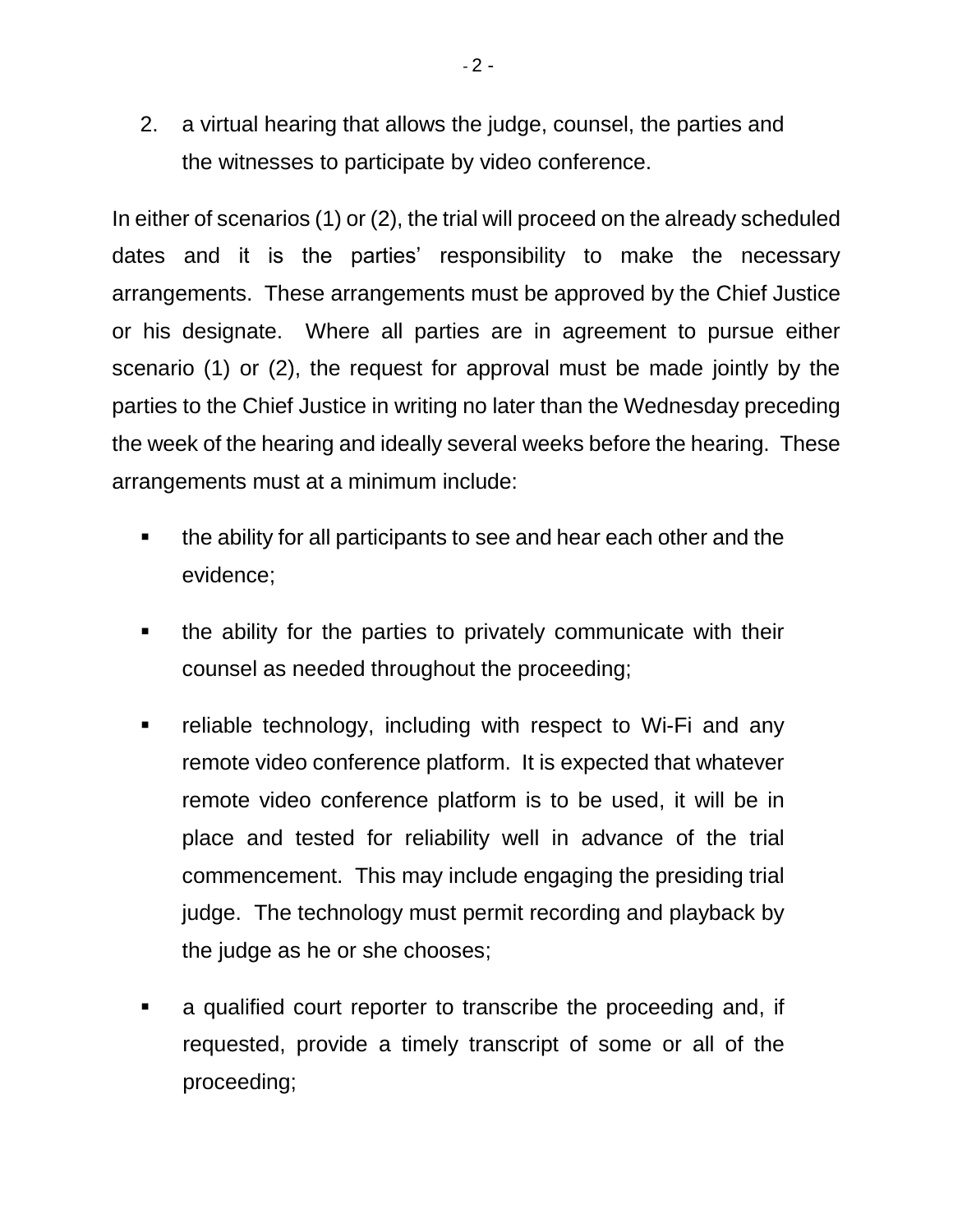- **EXECT** at the conclusion of the hearing, the Registrar must be provided with an electronic copy of the transcription of the proceeding in a manner that it may be kept and accessed by the public as the Court record;
- where proceeding offsite, the space must account for security issues; and
- all costs related to arrangements will be incurred by the parties, including, without limitation, the costs of any physical space outside of the Law Courts Complex, any remote video conference platform, any related Wi-Fi, and the court reporter. These costs will be deemed by the Court to be professional undertakings by counsel. Unless otherwise agreed between the parties, these costs will be equally shared. Costs will be recoverable as part of any award as to costs. In the event a party requests a transcript of some or all of the proceeding, the party who makes this request is solely responsible for this transcript cost.

In the event the parties disagree as to whether the trial can or should proceed offsite (scenario (1)) or by video conference (scenario (2)), an application will be made at the earliest opportunity (no later than the Wednesday preceding the week of the hearing and ideally several weeks before the hearing) to the Chief Justice. This application will be limited to two (2) pages from each party. Unless otherwise directed, the Chief Justice or his designate will determine the matter without oral submissions. While the consent of a party may be a relevant consideration, in the context of the pandemic, given the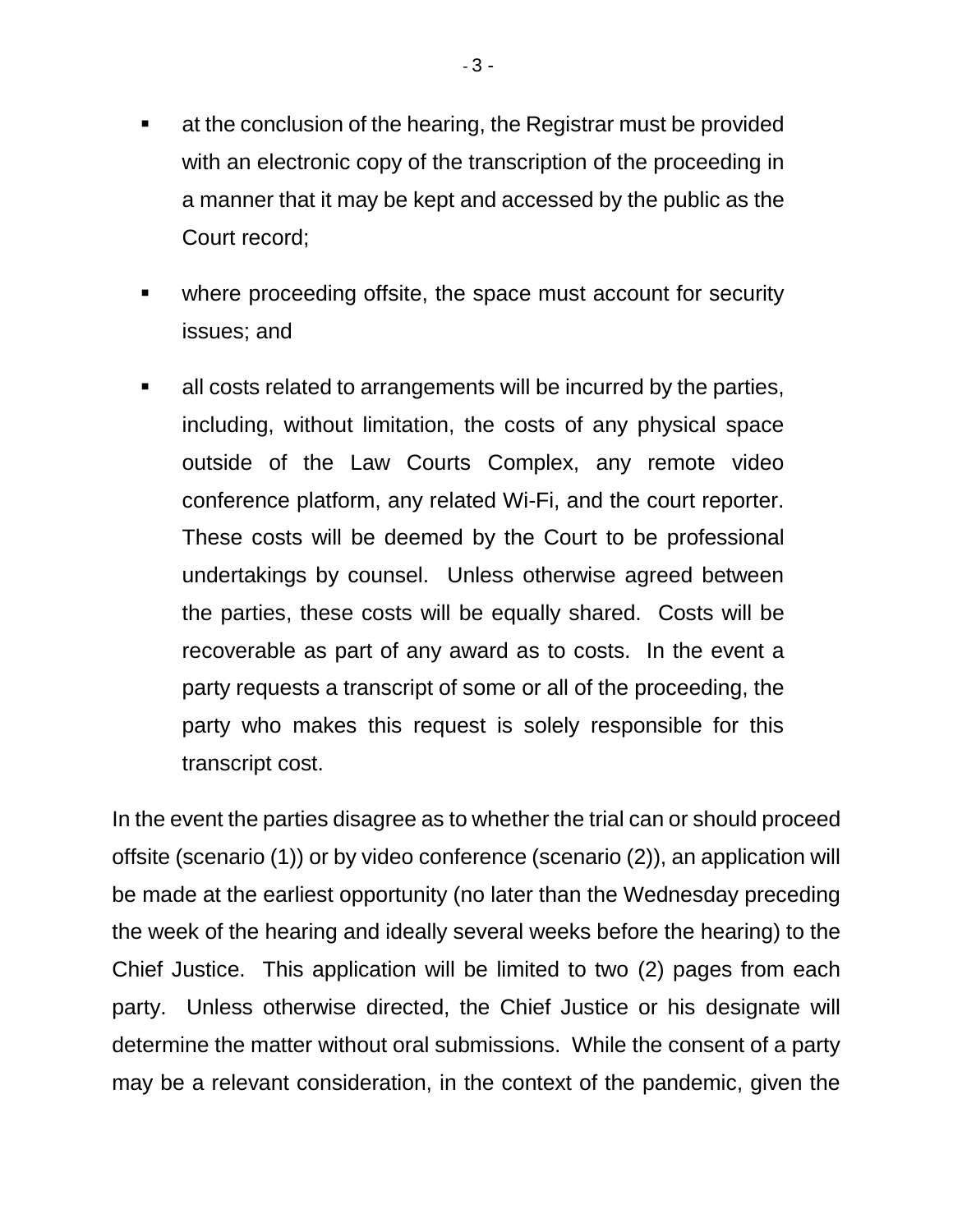need to ensure the proper administration of justice and the Court's inherent jurisdiction and responsibility to do so, such consent will only be one factor amongst others, and will not be required or determinative. Even if a party is opposed to proceeding offsite or by video conference, it remains open to the Court to make an order that such a video trial so proceed where the integrity and fairness of the trial will be otherwise preserved. Ultimately, the parties will be advised whether the trial will be adjourned, will proceed offsite (scenario (1)) or proceed by video conference (scenario (2)).

Where a matter proceeds virtually, it is anticipated that, typically, witnesses called by a party will be present in the room with the lawyer questioning them for the purpose of direct examination. The Court and the cross-examining party will rely on the lawyer present with the witness to ensure the appropriate documents are put in front of him or her and the witness comports himself or herself in a manner consistent with a witness in the Court of Queen's Bench. In advance of the trial, counsel will be expected to provide the trial judge with the documents that are expected to be referred to in direct or cross-examination.

In the event an in-person trial has commenced and a party, witness or counsel is required to self-isolate by reason of the COVID-19 virus, but is otherwise able to still participate in the trial, the trial may proceed with the affected individual participating remotely. This contingency should be anticipated well in advance of the trial with all the necessary arrangements having been put in place.